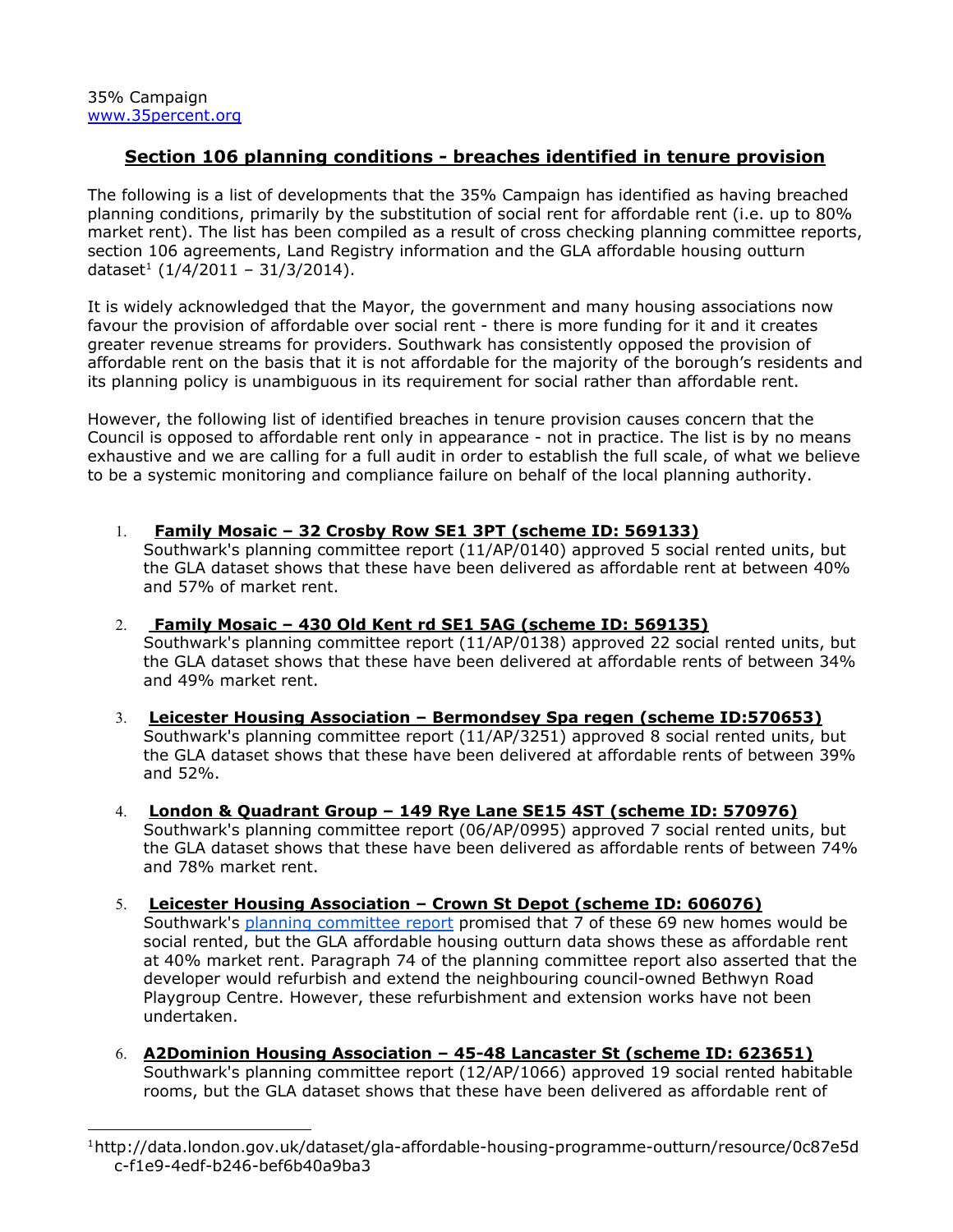between 30% and 59% market rent.

## 7. **Guiness Trust Stead St early housing development (12/AP/1455)**

This was supposed to be a replacement housing development for decanted residents of the Heygate estate. The officers report describes a policy compliant application with the requisite quota of social rented units. However, the section 106 [agreement](http://planbuild.southwark.gov.uk/documents/?GetDocument=%7b%7b%7b!M0q78liduZLspIMuKVwDhQ%3d%3d!%7d%7d%7d) describes these as 'affordable rent' and these are also listed in the GLA outturn data as affordable rent.

### 8. **Aylesbury estate regeneration Site 7 (12/AP/2332)**

The planning committee report said that this application for 147 new homes was policy compliant and would provide a policy-compliant number of social rented homes. However, the section 106 agreement defines social rent in affordable rented terms.

## 9. **3442 Grange Road (11/AP/3251)**

Again the planning committee report says social rented and the definition of 'social rented' in the section 106 agreement is worded in terms of affordable rent.

## 10. **6 Pages Walk, SE1 4SB (12/AP/2702)**

The planning committee report said that 12 of these 82 new homes consented would be social rented. However, again the definition of 'social rented' in the section 106 agreement is worded in affordable rent terms.

### 11. **2729 Blue Anchor Lane Bermondsey (12/AP/4049)**

The planning committee report said that of the new homes, 6 would be social rented. However, again the definition of 'social rented' in the section 106 agreement enables affordable rent.

## 12. **BERMONDSEY SPA SITE C5 (10/AP/3010)**

This application was made by Notting Hill Housing Trust, for the redevelopment of part of the Neckinger estate, as part of the Bermondsey Spa regeneration and was approved by planning committee On 21st December 2010. Permission allowed for the demolition of a number of Council homes and construction of 205 new homes, some commercial and community premises and associated works. Permission was granted on the basis that the new homes would provide 44 social rented units. This is confirmed by both the officer's report and the GLA planning report for the application. These units were not delivered and instead 44 affordable rent units were substituted for them, which had rents that were appreciably higher than social rent, at up to 63% of market rent. (NB We note that the Council considers the matter resolved, partly through having secured a number of social rented units from Notting Hill Housing Trust at its

Manor Place depot development (Council Assembly answer 7, Nov 25 2015; application (ref 15/AP/1062). However, these units were required to meet the affordable housing quota for that site and therefore cannot be used to offset the shortfall at the Bermondsey Spa redevelopment; a net loss of social rented housing remains across the two sites).

#### 13. **Canada Water regeneration sites A&B (09/AP/1870) Affinity Sutton**

The [p](http://planbuild.southwark.gov.uk/documents/?GetDocument=%7b%7b%7b%21vAhB%2bWXWLqfrJmcf89aX8A%3d%3d%21%7d%7d%7d)lanning [committee](http://planbuild.southwark.gov.uk/documents/?GetDocument=%7b%7b%7b%21vAhB%2bWXWLqfrJmcf89aX8A%3d%3d%21%7d%7d%7d) report for the planning application behind this development, said that it would provide 123 **social rented**homes. However again the [section](http://planbuild.southwark.gov.uk/documents/?GetDocument=%7b%7b%7b%21x3RgHHSbSY10notKcDq0rQ%3d%3d%21%7d%7d%7d) 106 legal [agreement](http://planbuild.southwark.gov.uk/documents/?GetDocument=%7b%7b%7b%21x3RgHHSbSY10notKcDq0rQ%3d%3d%21%7d%7d%7d) describes these in terms of **'affordable rent'** (i.e. up to 80% market rent).

## 14. **Canada Water Site C (12/AP/4126)**

Notting Hill Housing Association was [g](http://planbuild.southwark.gov.uk:8190/online-applications/applicationDetails.do?activeTab=summary&keyVal=_STHWR_DCAPR_9548016)ranted planning [permission](http://planbuild.southwark.gov.uk:8190/online-applications/applicationDetails.do?activeTab=summary&keyVal=_STHWR_DCAPR_9548016) for 1,046 units of which just 34 would be social rented. Despite the planning committee report clearly stating 'social rented', when it came to drafting the s106 agreement Notting Hill omitted the 'social' from 'social rented', consequently leaving the door open to interpretation as affordable rented. Indeed, in it[s](http://www.nottinghillhousing.org.uk/about-us/media-centre/news/green-light-for-canada-water-regeneration) press [release](http://www.nottinghillhousing.org.uk/about-us/media-centre/news/green-light-for-canada-water-regeneration) and [w](http://www.nottinghillhousing.org.uk/about-us/media-centre/news/architects-appointed-to-canada-water-development)eb [page](http://www.nottinghillhousing.org.uk/about-us/media-centre/news/architects-appointed-to-canada-water-development) for the scheme, Notting Hill describes all rented units as 'affordable rent'.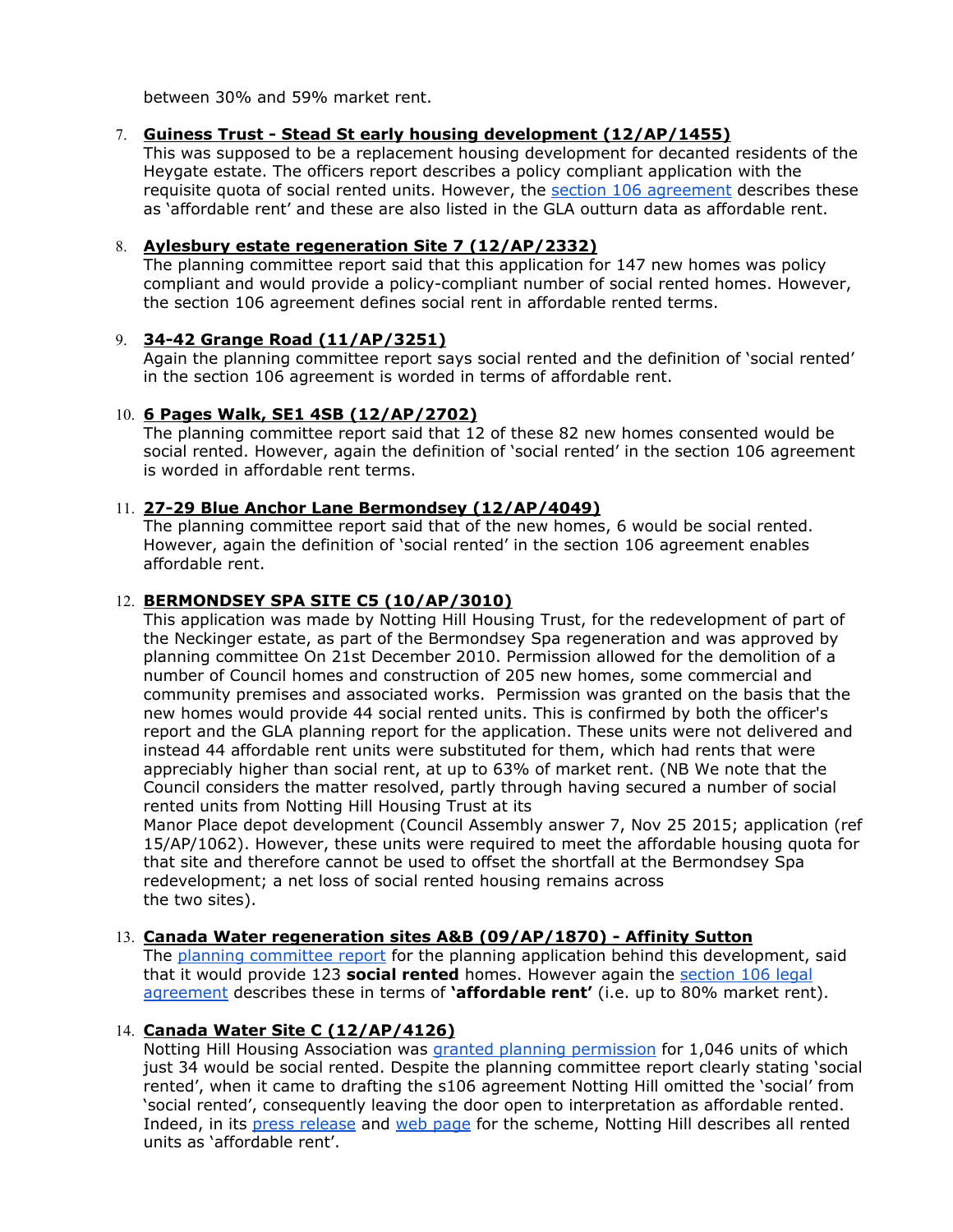# 15. **Canada Water Site E Mulberry Business Park (13/AP/1429)**

The [p](http://planbuild.southwark.gov.uk/documents/?GetDocument=%7b%7b%7b%21ARJgdCuIkNf%2fUsGOgDV8tQ%3d%3d%21%7d%7d%7d)lanning [committee](http://planbuild.southwark.gov.uk/documents/?GetDocument=%7b%7b%7b%21ARJgdCuIkNf%2fUsGOgDV8tQ%3d%3d%21%7d%7d%7d) report confirms that developer Galliard homes submitted a financial viability assessment claiming that it couldn't provide the required 35% affordable housing and could only afford to provide 23 social rented units in total. However, again th[e](http://planbuild.southwark.gov.uk/documents/?GetDocument=%7b%7b%7b%21ZTxO%2f6aYEsERFrnG4y3k3A%3d%3d%21%7d%7d%7d) section 106 [agreement](http://planbuild.southwark.gov.uk/documents/?GetDocument=%7b%7b%7b%21ZTxO%2f6aYEsERFrnG4y3k3A%3d%3d%21%7d%7d%7d) signed in relation to the planning permission says that rent levels for the 23 social rented units are to be determined by the Homes and Communities Agency's formula for 'affordable rent' (i.e. up to 80% market rent).

# 16. **Neo Bankside development (06/AP/1481)**

According to the planning officer's [report](http://moderngov.southwark.gov.uk/Data/Planning%20Committee/20061114/Agenda/Item%2064%20-%20BanksideIndustrial%20Estate,%20118-122%20Southwark%20Street,%2044%20Holland%20Street&%2047%20Hopton%20Street,%20London,%20SE1%200SW.pdf) for the planning application, this would provide off-site affordable housing comprising 130 homes of which 94 would be social rented. However planning documents show that just 62 social rented homes have been provided. Furthermore, the officer's report and section 106 agreement asserted that the off-site social rented units were to be fully funded by Neo Bankside without the need for any supplemental grant funding. However, GLA records show that the following Neo Bankside off-site provision sites did indeed receive grant funding (and for affordable rent - not social rent):

# 17. **10/AP/2429**

Neo Bankside off-site social housing provision agreement Affinity Sutton - 9 social rented homes

# 18. **10/AP/0663**

Neo Bankside off-site social housing provision agreement Affinity Sutton - 4 social rented homes

# 19. **10/AP/1860**

Neo Bankside off-site social housing provision agreement Affinity Sutton - 23 social rented homes

# 20. **10/AP/2725**

Neo Bankside off-site social housing provision agreement Affinity Sutton - 17 social rented homes

# 21. **11/AP/0138 & 11/AP/4338**

Neo Bankside off-site social housing provision agreement Family Mosaic - 22 social rented homes

# 22. **Silwood estate regeneration Site 4B (11/AP/0139)**

Notting Hill Housing 22 social rented homes. The the definition of social rented in the section 106 agreement is worded as affordable rent and these are showing up in GLA funding records as having been provided as affordable rent.

# 23. **Bermondsey Spa Regeneration (04/AP/0102)**

Hyde Housing was granted outline planning for 605 homes in 2005, 202 of which should have been social rented. The outline planning consent was for a number of sites (E-U) that would come forward in reserved matters in a period spanning nearly 10 years. Several of the latter phases are showing up in the GLA data as affordable rent rather than social rent. Hyde Housing has also been advertising<sup>2</sup> units on this site to rent at £1800 per month (intermediate rather than social rent).

# 24. **166178 Camberwell road, SE5. (14/AP/0175)**

84 units of which planning committee report said 10 would be social rented. These are listed by the Housing Association (A2Dominion) in its press [release](http://www.a2dominion.co.uk/press-releases?pressid=360) as affordable rent.

# 25. **2030 Wilds Rents SE1 (11/AP/0217)**

The planning [committee](http://planbuild.southwark.gov.uk/documents/?GetDocument=%7b%7b%7b!sMV%2bUJBoAL91ysCbGKu2Ww%3d%3d!%7d%7d%7d) report confirms that six of the 37 new residential units in this development were to be social rent  $(5 \times 3$ -beds, 1 x 2-bed). However, the [section](http://planbuild.southwark.gov.uk/documents/?GetDocument=%7b%7b%7b!T5TWXyDwzKDFnvNBdy1vUg%3d%3d!%7d%7d%7d) 106

 $\overline{2}$ 

[http://web.archive.org/web/20160112154349/https://www.sharetobuy.com/sharedownershipprop](http://web.archive.org/web/20160112154349/https://www.sharetobuy.com/sharedownershippropertydetails?id=21879) [ertydetails?id=21879](http://web.archive.org/web/20160112154349/https://www.sharetobuy.com/sharedownershippropertydetails?id=21879)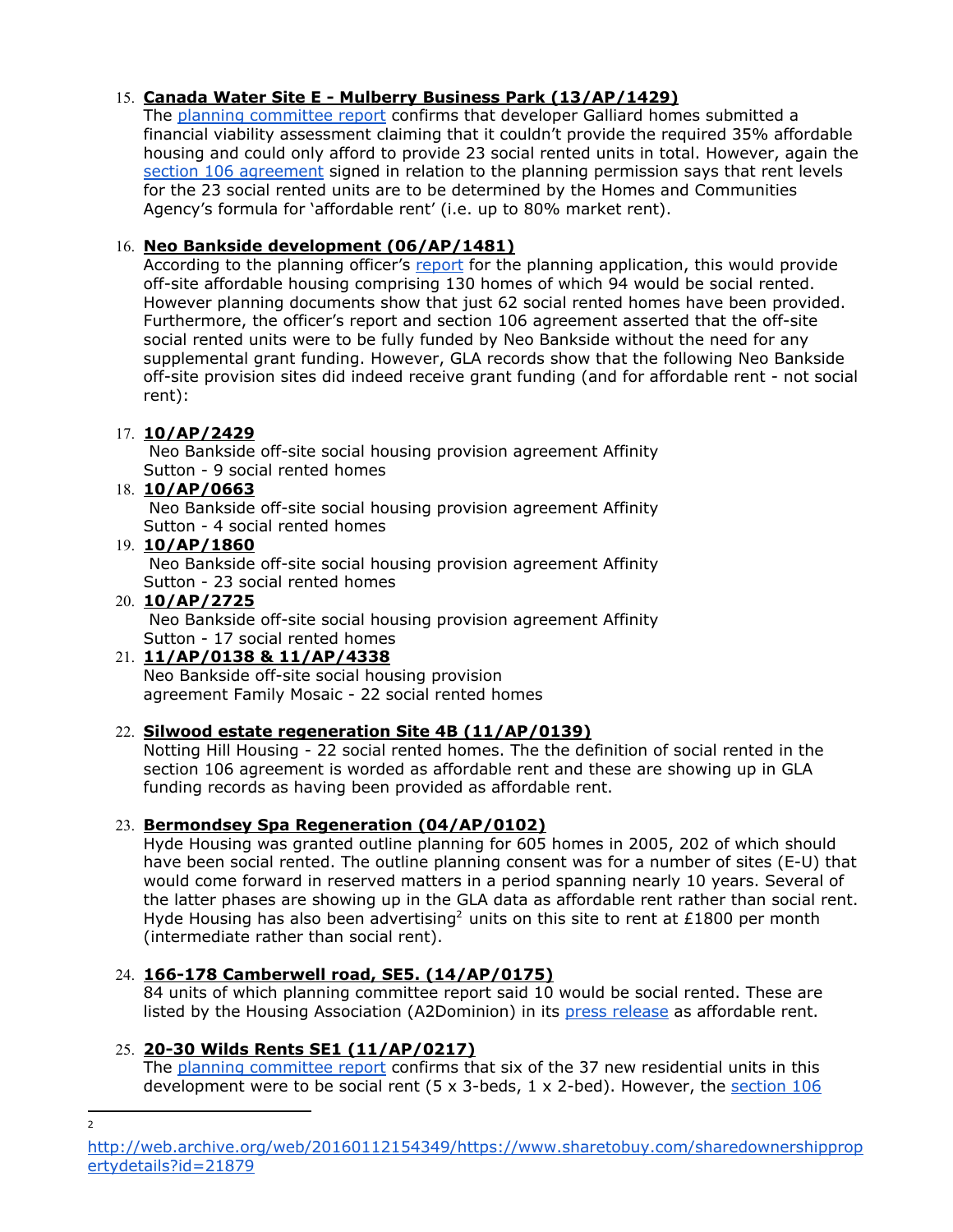[agreement](http://planbuild.southwark.gov.uk/documents/?GetDocument=%7b%7b%7b!T5TWXyDwzKDFnvNBdy1vUg%3d%3d!%7d%7d%7d) defines social rent using the affordable rent definition.

## 26. **434452 Old Kent Road (11/AP/1180)**

The planning [committee](http://planbuild.southwark.gov.uk/documents/?GetDocument=%7b%7b%7b!BRQVeBRTMJkgmYvoqJ8VcA%3d%3d!%7d%7d%7d) report for this application said that 8 of the 85 new residential units in this development would be social rented. Indeed it made special reference to the preference of social rent over affordable rent in its negotiations with developer L&Q. However, the section 106 [agreement](http://planbuild.southwark.gov.uk/documents/?GetDocument=%7b%7b%7b!xXQwi2NuBLsHKFe81o0l%2bA%3d%3d!%7d%7d%7d) defines social rent using the affordable rent definition.

# 27. **9092 Blackfriars Road (12/AP/3558)**

The planning [committee](http://planbuild.southwark.gov.uk/documents/?GetDocument=%7b%7b%7b!7uFaHTBss3MaI1%2bVZDr5NA%3d%3d!%7d%7d%7d) report for this application said that of the 53 residential units consented, 8 would be social rented. However, the section 106 [agreement](http://planbuild.southwark.gov.uk/documents/?GetDocument=%7b%7b%7b!PYJaYNZ0rDkuMfZnThb1aw%3d%3d!%7d%7d%7d) defines social rent using the definition for affordable rent.

## 28. **(126 Spa road) 12/AP/0164**

Bermondsey Spa regeneration Hyde Housing - 7 social rented homes The [officer's](http://moderngov.southwark.gov.uk/documents/s27524/Report.pdf) report approves 46 units of which 38 private, 7 social rent and 1 affordable rent capped at 65% market rent. However, in the [s](http://planbuild.southwark.gov.uk/documents/?GetDocument=%7b%7b%7b%21EK7yiximvJWNpj1%2bOiKq%2bg%3d%3d%21%7d%7d%7d)ection 106 [agreement](http://planbuild.southwark.gov.uk/documents/?GetDocument=%7b%7b%7b%21EK7yiximvJWNpj1%2bOiKq%2bg%3d%3d%21%7d%7d%7d) for this application, the social rented units are described as 'affordable rent' - enabling rents of up to 80% mark[e](http://web.archive.org/web/20160112154349/https://www.sharetobuy.com/sharedownershippropertydetails?id=21879)t rent. In Jan 2016, Hyde [advertised](http://web.archive.org/web/20160112154349/https://www.sharetobuy.com/sharedownershippropertydetails?id=21879) a 3-bed 'affordable' unit in this development for rent at £1,849 per month.

## 29. **Bermondsey Spa regeneration Hyde Housing 38 social rented homes. (05/AP/2617)**

Planning application [documents](http://planbuild.southwark.gov.uk:8190/online-applications/applicationDetails.do?activeTab=externalDocuments&keyVal=_STHWR_DCAPR_9520013) show that 138 homes were approved here, of which 38 should have been social rent. However, the s106 [agreement](http://planbuild.southwark.gov.uk/documents/?GetDocument=%7b%7b%7b%21ov1A%2bEO76tHjONrLVbtEug%3d%3d%21%7d%7d%7d) provides an accommodation schedule of which units should be social rent, but fails to provide any definition of social rent whatsoever.

## 30. **Royal Rd Heygate replacement housing site Affinity Sutton (09/AP/2388)**

The 76 social rented homes consented are being advertised by Affinity Sutton as affordable rent and are also described in the GLA outturn data as affordable rent.

## 31. **Heygate replacement housing sites**

We also understand that the following L&Q developments comprising the other Heygate 'early housing sites' have clauses in the section 106 agreements enabling affordable rent to be provided instead of social rent:

## **08/AP/2406**

Albert Barnes House Heygate replacement housing site London & Quadrant - 18 social rented homes

# **08/AP/2409**

Prospect House Heygate replacement housing site London & Quadrant 15 social rented homes

## **08/AP/2411**

Townsend Street Heygate replacement housing site London & Quadrant 37 social rented homes

# **08/AP/2427**

Library Street Heygate replacement housing site London & Quadrant 21 social rented homes

## **08/AP/2440**

Brandon Street Heygate replacement housing site London & Quadrant

18 social rented homes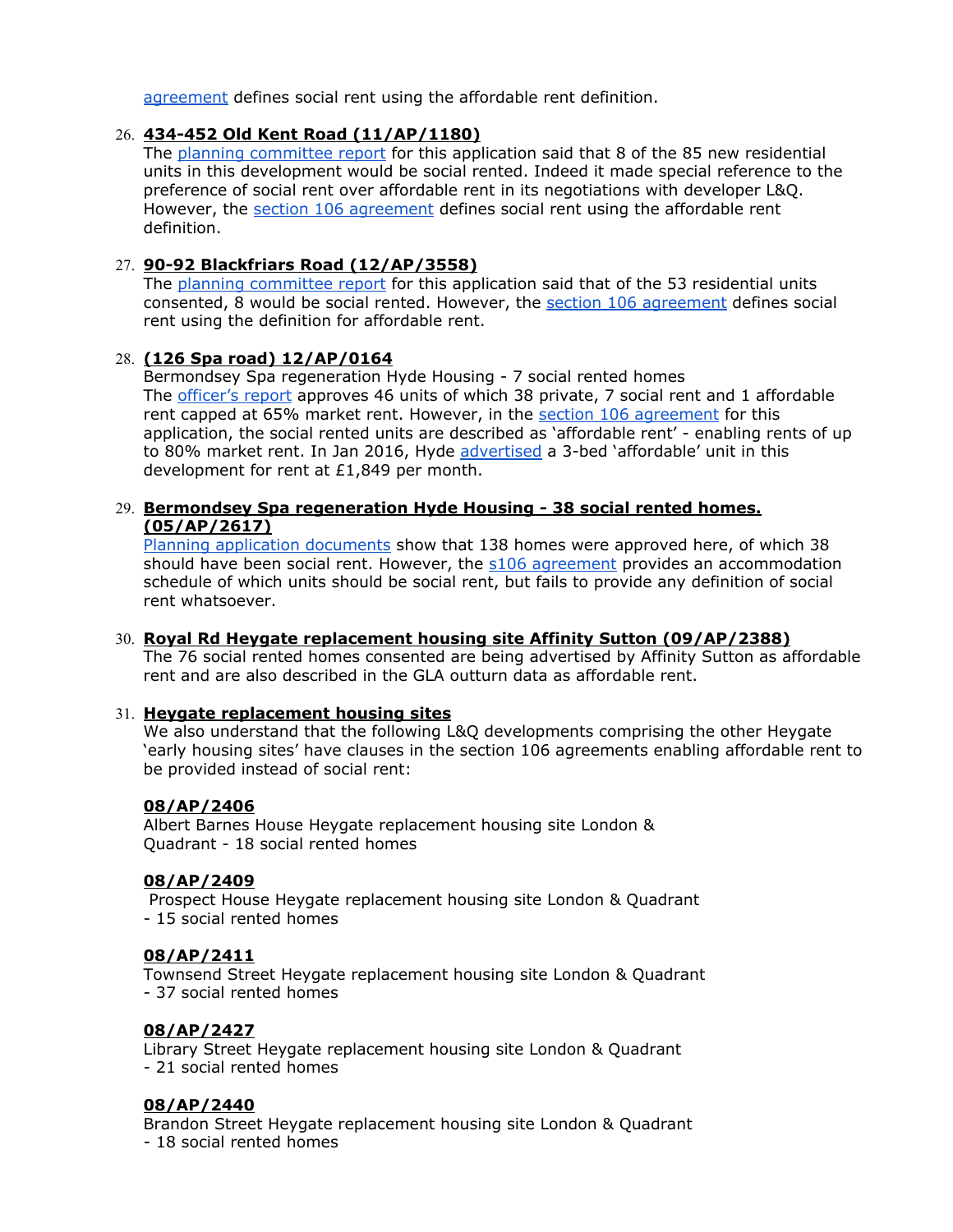## 32. **Bermondsey Spa Site C (Larnaca Works) 06AP2272**

Paragraph 61 of the [planning](http://moderngov.southwark.gov.uk/Data/Planning%20Committee/20070327/Agenda/Item%2064-Report%20LarnacaWorks,%20Grange%20Walk,%20London,%20SE1%203EW.pdf) report for the Larnaca site planning application confirms that the Larnaca development was to provide 90 residential units with 35% affordable housing, comprising 87 affordable habitable rooms of which 61 habitable rooms would be social rented (17 units). However, the [s](http://planbuild.southwark.gov.uk/documents/?GetDocument=%7b%7b%7b%21NCI6Tm8UG4Wyxf%2bwUloQPA%3d%3d%21%7d%7d%7d)ection 106 [agreement](http://planbuild.southwark.gov.uk/documents/?GetDocument=%7b%7b%7b%21NCI6Tm8UG4Wyxf%2bwUloQPA%3d%3d%21%7d%7d%7d) describes these 17 units as 'affordable rent'. The GLA Affordable Housing outturn data shows Hexagon Housing Association as the the Larnaca Works site's registered provider. The 17 units are listed in the GLA outturn data as affordable rent.

## 33. **Bermondsey Spa Site C (Grange Yard) 14/AP/2102**

The [p](http://planbuild.southwark.gov.uk/documents/?GetDocument=%7b%7b%7b%21NSTsGbiMYYs7hVWdLHOlOA%3d%3d%21%7d%7d%7d)lanning [committee](http://planbuild.southwark.gov.uk/documents/?GetDocument=%7b%7b%7b%21NSTsGbiMYYs7hVWdLHOlOA%3d%3d%21%7d%7d%7d) report for the planning application confirms that this site was to provide 167 residential units, of which 34 were to be social rent. The section 106 agreement for this development is not available on the planning portal so it is not known whether this says social or affordable rent, but the Mayor's GLA dataset lists this scheme (under Leicester Housing association) with rents at affordable rents well above social rents at 52% market rent, which equated to £154 per week (excl. service charges) for a 1-bed in March 2014.

## 34. **Quebec Quarter (Canada Water) 11/AP/2565**

L&Q was granted permission in 2011 for the construction of 7 blocks comprising 366 residential units of which 25% must be affordable. The [officer's](http://moderngov.southwarksites.com/documents/s26630/Report.pdf) report for the planning application says the development will be built *"with social rented units providing 61% of the affordable units*". However, the section 106 [agreement](http://planbuild.southwark.gov.uk/documents/?GetDocument=%7b%7b%7b!Al%2feDVhkLi4iEdj9sDbe9Q%3d%3d!%7d%7d%7d) signed in relation to the planning consent says that rents for the social rented units should be determined according to the [H](https://cfg.homesandcommunities.co.uk/ourwork/affordable-rent)CA's [formula](https://cfg.homesandcommunities.co.uk/ourwork/affordable-rent) for affordable rents (i.e. up to 80% market rent). Furthermore, L&Q's website now [describes](http://www.quebecquarter.co.uk/siteplan) the social housing at Quebec Quarter as 'affordable rent'. The officer's report also promised that there would be a review mechanism inserted into the section 106 agreement to capture any uplift in the property market between consent and implementation. However, according to the Council's planning portal there has been no such viability review, despite the significant increase in property prices since the scheme was consented in 2011.

## 35. **Camberwell Road/Medlar Street (12/AP/2444)**

In November 2012, Peabody wa[s](http://planbuild.southwark.gov.uk/documents/?casereference=12/AP/2444&system=DC) granted planning [permission](http://planbuild.southwark.gov.uk/documents/?casereference=12/AP/2444&system=DC) to build 66 homes on this two-part site of which 14 would be social rent and 6 affordable rent (up to 80% market rent). However, in April 2015 Peabody [wrote](http://planbuild.southwark.gov.uk/documents/?GetDocument=%7b%7b%7b%21Zzn2DsRQ760hOnwRlwN7xQ%3d%3d%21%7d%7d%7d) to the Council explaining that despite GLA funding and a £2m expected windfall due to the property market upturn, it would need to reduce the number of social rented units because it had incurred £997,000 in unforeseen costs of asbestos removal during site remediation. As a result, 6 of the 4-beds and 3 of the social rented 3-beds that were originally consented will instead be sold as private housing, leaving just 5 social rented homes in the development. The application for a variation of the agreed affordable housing quota was not accompanied by a viability assessment, as required by the legislation governing section 106B applications for variations.

# 36. **185 Park Street (Delancey) 14/AP/3842**

The planning [committee](http://moderngov.southwark.gov.uk/documents/s55360/Report%20185%20Park%20Street%20London%20SE1%209BL.pdf) report for this application confirms that the developer would be fulfilling the affordable housing requirements off-site. Namely by rebuilding a care home on Southwark Park road. We understand that instead the Care Home site is being sold (freehold) by the Council to the developer and that the care home units will not be policy-compliant affordable housing secured by a section 106 agreement. Instead the site will be leased to a charity (United St Saviours) for a period of 50 years, after which time all of the accommodation will revert to the ownership of Delancey and will then be entirely unencumbered by any contractual obligation to remain affordable housing. This is a breach of policy which requires a minimum period of 125 years for the securing of affordable housing tenure.

# 37. **122144 SOUTHWARK BRIDGE ROAD (05/AP/0495)**

The section 106 [agreement](http://planbuild.southwark.gov.uk/documents/?GetDocument=%7b%7b%7b!J2muspN4tn%2bLt92dTBZ%2fng%3d%3d!%7d%7d%7d) for this application says that of the 164 new homes, 26 should